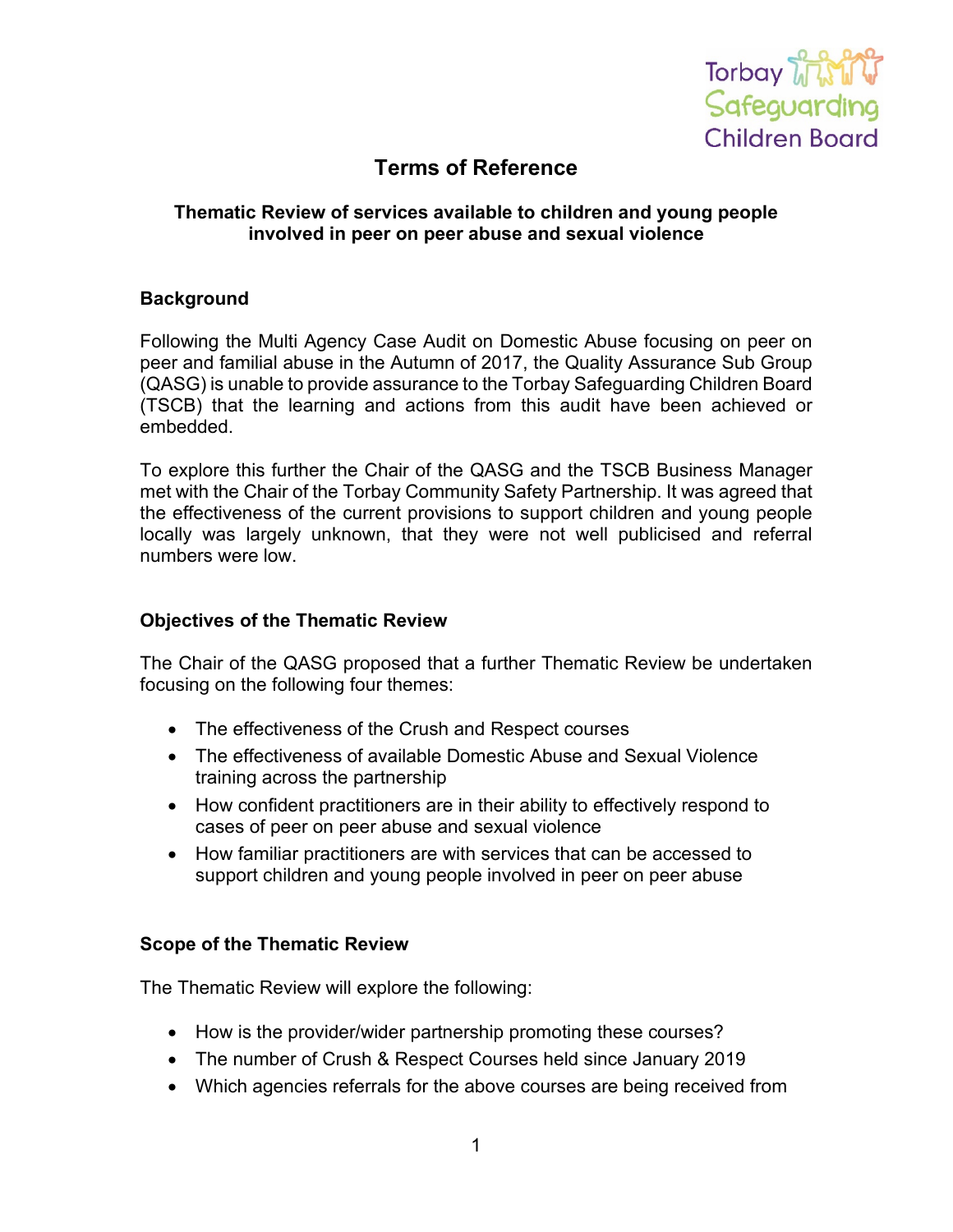- The evaluations from young people who have attended the courses
- Through focus groups or individual meetings with young people, understand whether the courses have made a positive impact on their longer term lifestyle choices.
- To identify the barriers for both victims and alleged perpetrators who choose not to access the courses available
- The current DASV training available to practitioners across the partnership to understand whether it equips them to effectively respond to cases of peer on peer abuse and/or sexual violence
- Practitioner's views on their confidence in responding to peer on peer abuse and sexual violence, and understanding of what resources are available to support them and young people

# **Data required**

For the purposes of this Thematic Review, the QA Sub Group audit team will require the following data:

- A list of the Crush & Respect courses held since January 2019
- Oversight of the source of referrals received since January 2019
- Eligibility versus referral to courses available since January 2019
- Conversion of referrals into actual take up of courses since January 2019
- Sight of the evaluations from the above courses since January 2019
- Details of young people involved and most effective method of contacting them
- Details on current DASV courses accessed by practitioners in Torbay across the partnership

#### **Involvement of Young People**

Discussion with young people who have been involved in the current courses available will be key to understanding their effectiveness and informing any future service development.

The audit team will carefully consider how best to engage them based on discussions with a keyworker if available and will develop a core set of questions to inform the intended Focus Group.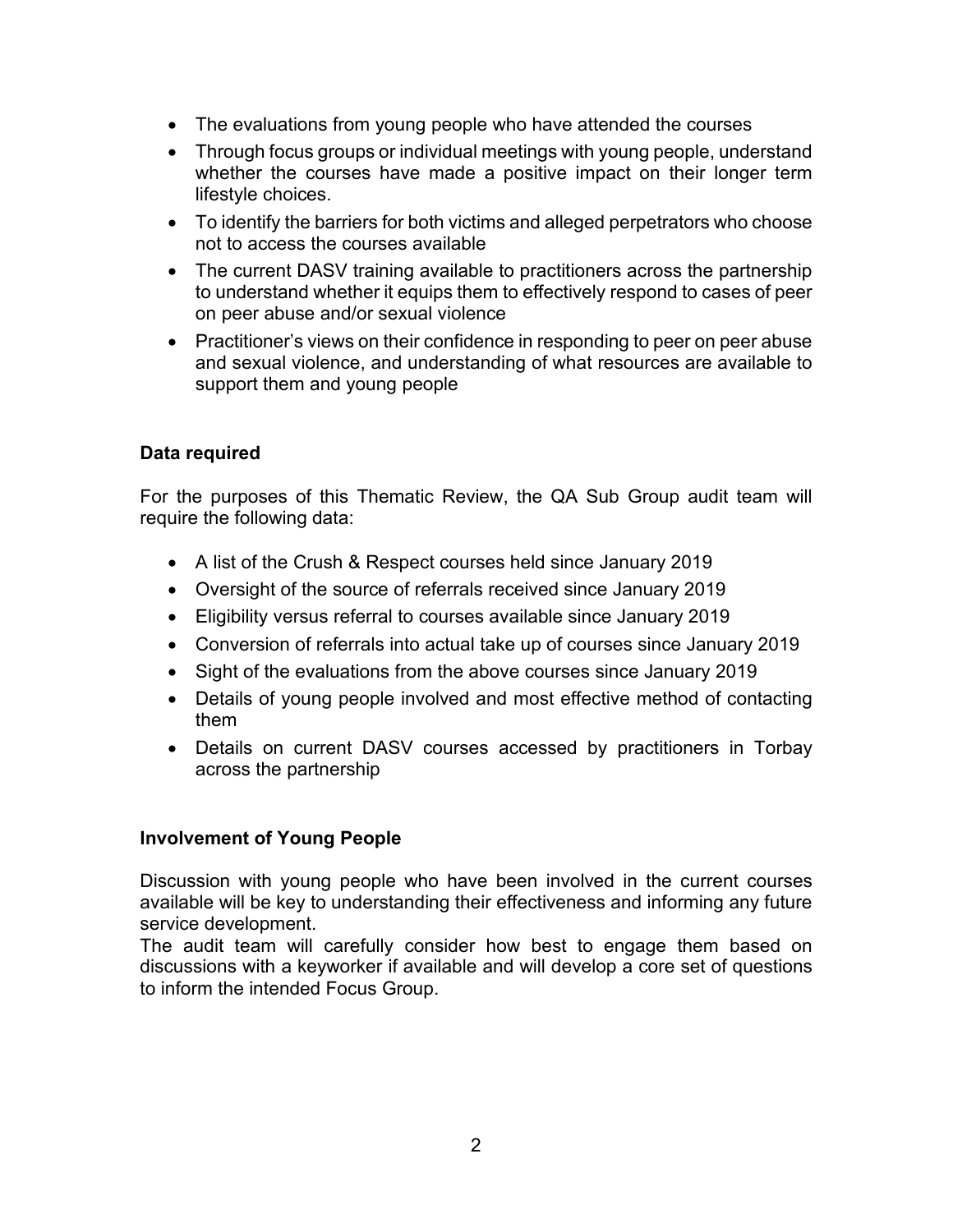## **Survey for Staff**

To meet the scope of the Thematic Review the Board will distribute a survey to practitioners across the partnership asking the following questions:

- Have you ever or do you currently work with a young person who has experienced or is perpetrating domestic abuse and/or sexual violence?
- Do you feel confident in recognising peer on peer abuse?
- What services or resources are you aware of that support young people experiencing or perpetrating peer on peer abuse and/or sexual violence
- Would you recommend any service you have had experience of? If not, why?
- If you have referred into services what was the outcome of the referral you made
- What else would support you in being more confident in responding to peer on peer abuse and/or sexual violence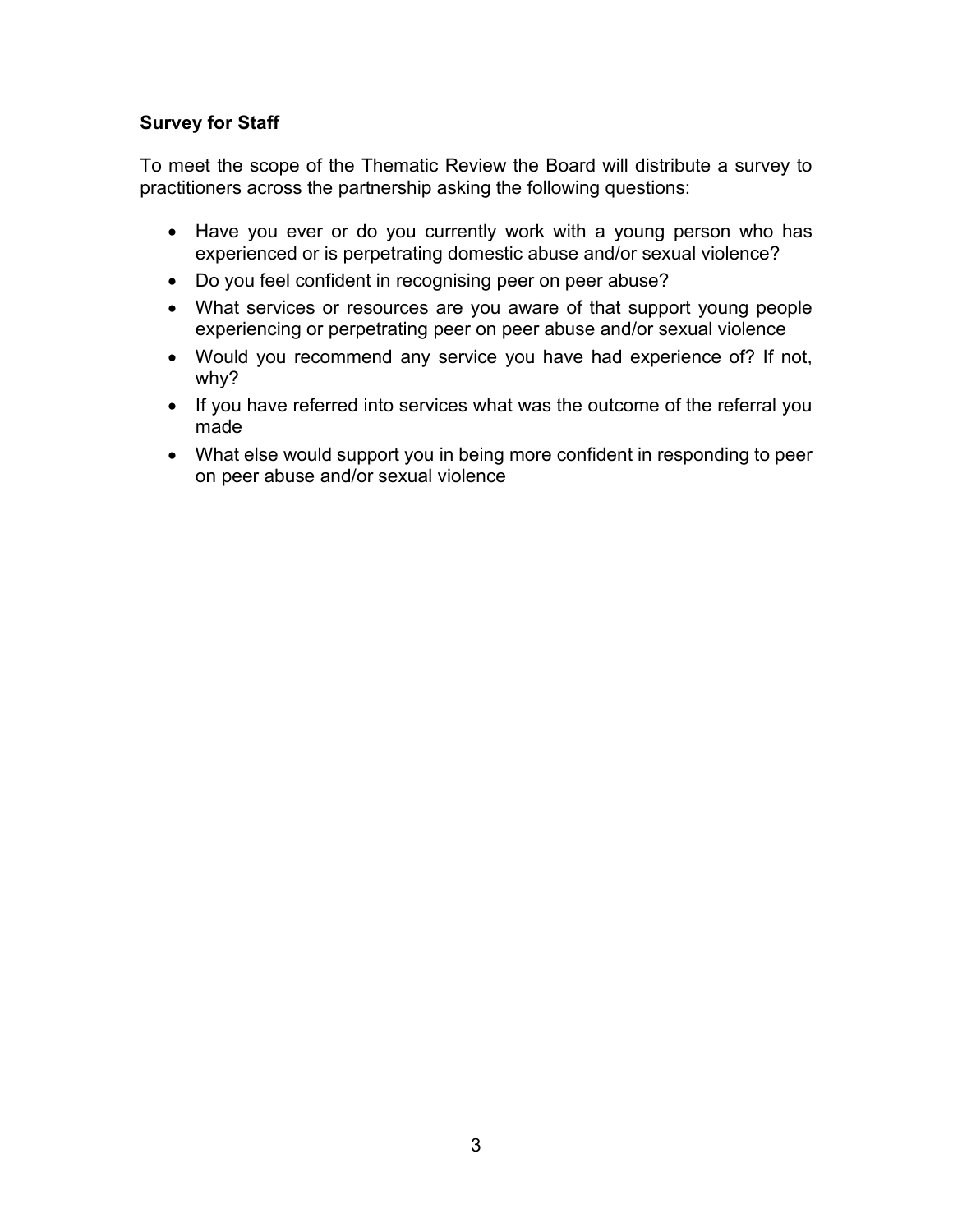# **Action Plan for MACA including preparation**

| <b>Action</b><br><b>Number</b> | <b>Action</b>                                                                                                                   | <b>Lead</b>                                                                                | <b>Timescale</b>          | <b>Update</b>                                                                                          |
|--------------------------------|---------------------------------------------------------------------------------------------------------------------------------|--------------------------------------------------------------------------------------------|---------------------------|--------------------------------------------------------------------------------------------------------|
|                                | <b>Email to Becky Nuttall with</b><br>meeting follow-up to explain<br>process and ask for data for<br>actions below 2,3,4,5 & 6 | Cathy Hooper to<br>email, meet with<br>Becky supported<br>by Louise Quick;<br>Dave Parsons | October<br>2019           | Complete and further meeting held to<br>gather background and narrative to inform<br>the final report. |
| $\overline{2}$                 | Obtain data regarding Crush<br>and Respect Courses held<br>since January 2019                                                   | <b>Becky Nuttall</b>                                                                       | End of<br>October<br>2019 | Data provided - Action complete                                                                        |
| 3                              | Obtain details regarding the<br>sources of referrals since<br>January 2019                                                      | <b>Becky Nuttall</b>                                                                       | End of<br>October<br>2019 | CH checking referral numbers re<br><b>RESPECT</b><br><b>CRUSH details received</b>                     |
| 4                              | Obtain data outlining:<br>Eligibility to referrals<br>and<br>referrals to take up of<br>$\bullet$<br>courses                    | <b>Becky Nuttall</b>                                                                       | End of<br>October<br>2019 | Data not received. CH to follow up                                                                     |
| 5                              | Obtain course evaluations<br>from Crush and Respect<br>courses held since January<br>2019                                       | <b>Becky Nuttall</b>                                                                       | End of<br>October<br>2019 | Action complete                                                                                        |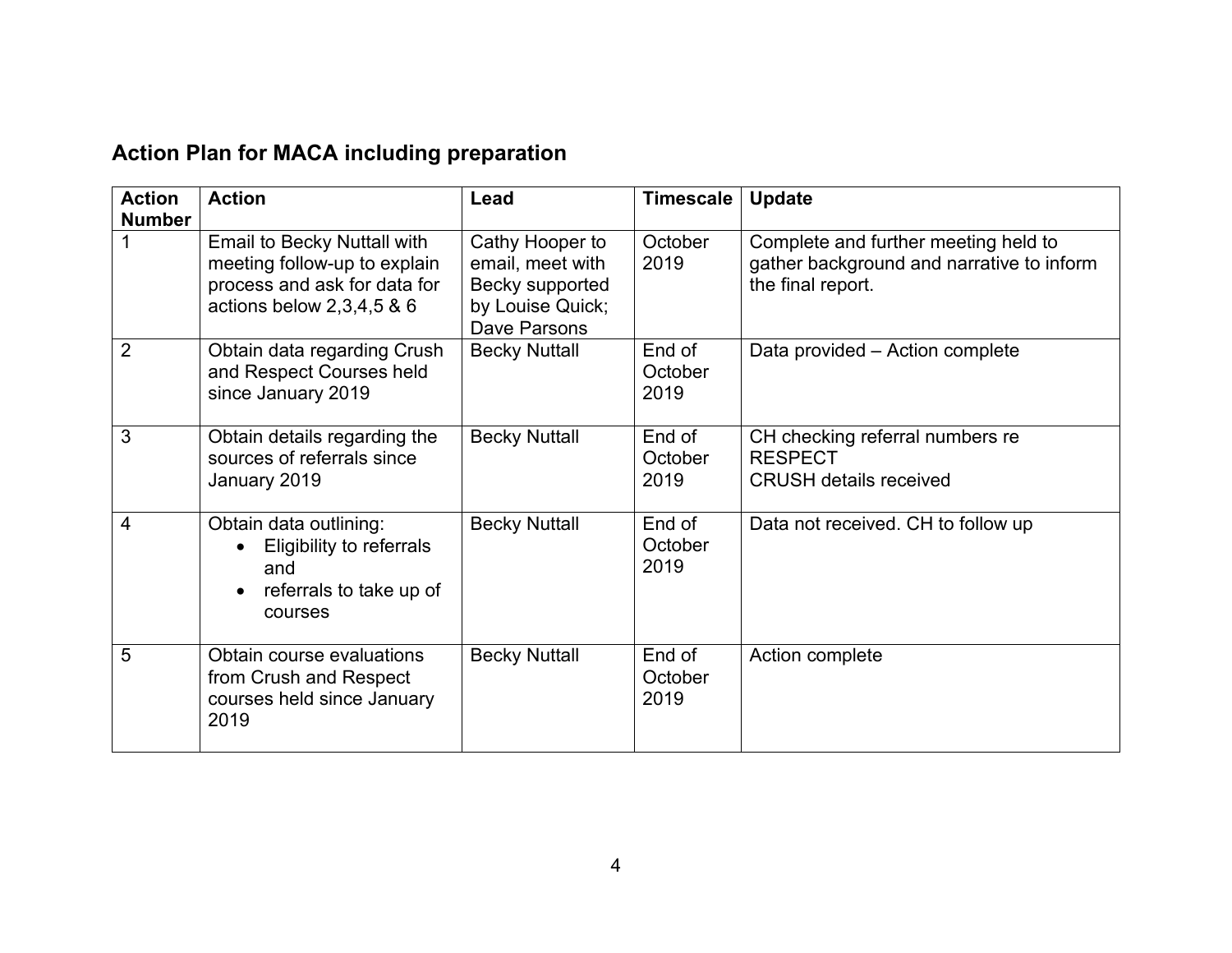| 6 | Obtain details of YP involved | <b>Becky Nuttall</b> | End of  | Delay due to sickness -see email            |
|---|-------------------------------|----------------------|---------|---------------------------------------------|
|   | and how to contact them in    |                      | October | discussion below:                           |
|   | order to organise Focus       |                      | 2019    |                                             |
|   | Group or individual           |                      |         | Apologies for the late reply but I have     |
|   | discussions                   |                      |         |                                             |
|   |                               |                      |         | actually been off sick for a few days and   |
|   |                               |                      |         | am only just back today!                    |
|   |                               |                      |         |                                             |
|   |                               |                      |         | In terms of the focus group it would be     |
|   |                               |                      |         | great if you could meet with the young      |
|   |                               |                      |         | people concerned as I am under pressure     |
|   |                               |                      |         | to be in school due to staff shortages and  |
|   |                               |                      |         | new staff at the moment.                    |
|   |                               |                      |         |                                             |
|   |                               |                      |         | Questions to be asked - please feel free to |
|   |                               |                      |         | change/alter according to the young         |
|   |                               |                      |         | person/circumstances:                       |
|   |                               |                      |         |                                             |
|   |                               |                      |         | 1. How they got to know about and access    |
|   |                               |                      |         | the course - who referred them?             |
|   |                               |                      |         |                                             |
|   |                               |                      |         |                                             |
|   |                               |                      |         | 2. Any barriers to starting the course? ie  |
|   |                               |                      |         | things like where held, timing, number of   |
|   |                               |                      |         | courses, their own personal concerns        |
|   |                               |                      |         |                                             |
|   |                               |                      |         | 3. Did they complete the course? If not     |
|   |                               |                      |         | why, what happened?                         |
|   |                               |                      |         |                                             |
|   |                               |                      |         | 4. Benefits to completing the course. Short |
|   |                               |                      |         | term/long term changes? Has their           |